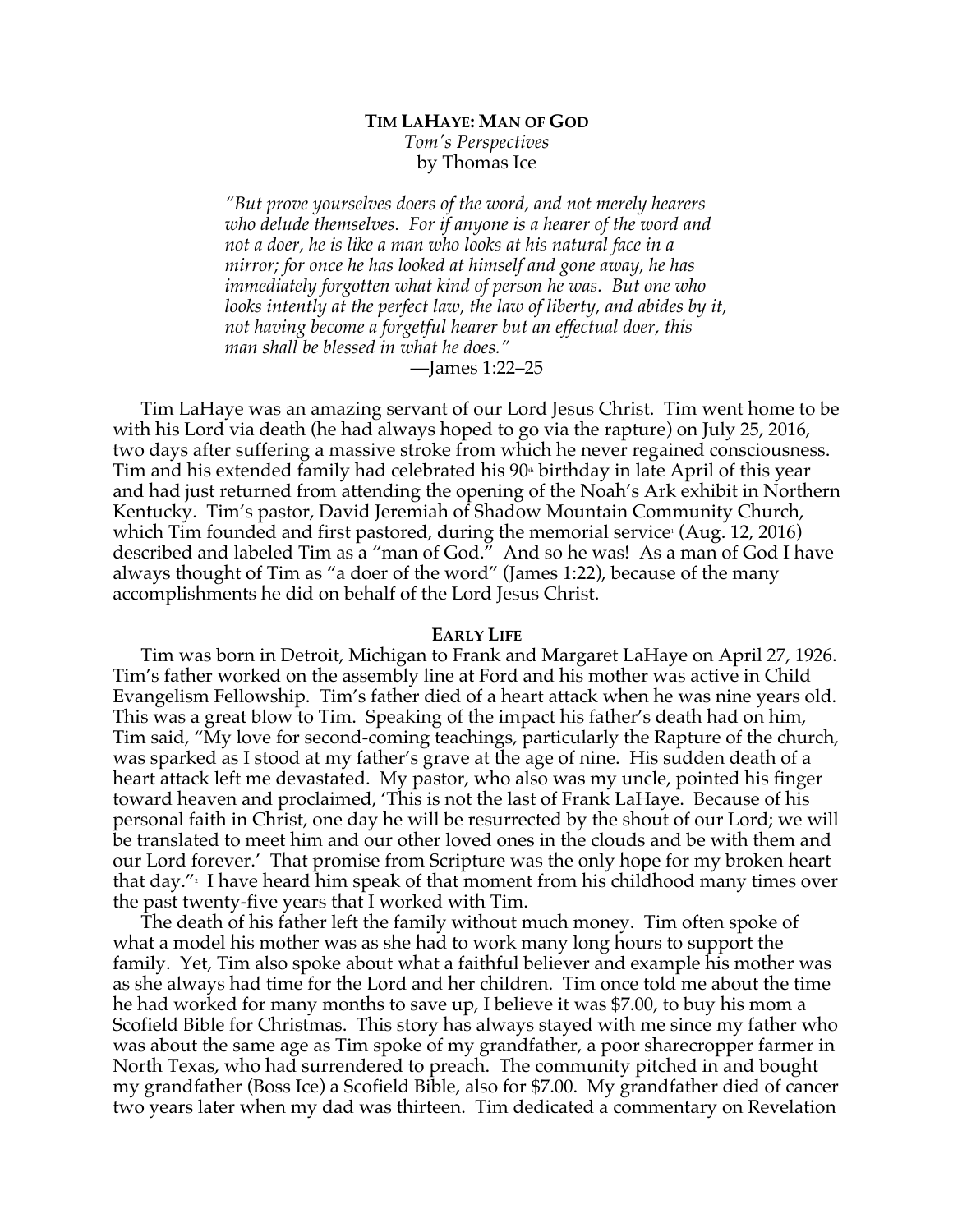to his mother and said the following: "Her consistent Christian life and earnest prayers helped guide me during my rebellious years and ultimately led me into the ministry. It was her keen interest in Bible prophecy that sparked my own. I could wish for every young man such a dedicated Christian mother."3

Tim surrendered to the Lord's call to the ministry as a teenager and finished high school by attending night school. He attended Moody Bible Institute for a while before serving in the military as a machine gunner aboard a bomber. I remember Tim speaking often of the impact Wilbur Smith had on him during the short time he was at Moody. After the war, Tim attended and graduated from Bob Jones University with a B.A. in 1950. It was at Bob Jones where he met the love of his life Beverly Jean Ratcliffe, also a student at Bob Jones and also from Detroit. After dating for a year, they were married in 1947 and on July 2016 celebrated their  $69<sup>th</sup>$  wedding anniversary. Tim served as a pastor of a small church while in college in nearby Pumpkintown, South Carolina.

### **FULLTIME MINISTRY**

Tim's first church after college was a Baptist congregation in Minneapolis, Minnesota where he pastored until 1956 when he was called to San Diego, California. His visionary leadership manifested itself when he was influential in helping organize some of the first Sunday School Association conventions to help educate and train Sunday School teaches for conservative churches.

When Tim moved to San Diego in 1956 to pastor Scott Memorial Baptist Church, it grew from 275 to over 3,000 members. While in San Diego he planted what is today Shadow Mountain Community Church as a branch of Scott Memorial in El Cajon and moved to that area when it became his main congregation and remained its pastor until 1981. While in San Diego, Tim founded America's first Christian school system made up of ten schools including two high schools. In the early 1970s he also founded Christian Heritage College, now San Diego Christian University and Seminary, while serving as its first president until 1976. It was during this time that Tim convinced Henry Morris to come to the College and begin the now famous Institute for Creation Research in 1972, which played a leading role in establishing six-day creation as a dominate view among conservative evangelicals. As a result of Francis Schaeffer's influence Tim founded in 1979 Californians for Biblical Morality to register Christians to vote and become more engaged in culture and society. Later, Californians for Biblical Morality became the California branch of the Moral Majority.

The Moral Majority was Tim LaHaye's idea after about two dozen evangelical leaders met with Jimmy Carter in the White House in 1979 while their wives met with Rosalynn Carter who was an advocate for the Equal Rights Amendment. After this meeting the men huddled together and Tim suggested the idea for the Moral Majority and convinced Jerry Falwell to undertake the founding of that organization. It was not long afterward, that Tim helped influence his wife Beverly to found what became the largest women's political organization in America known as Concerned Women for America, which is still a strong and active lobbying influence in Washington, D.C.

In 1981 Tim and Beverly moved to the Washington, D.C. area in order for Beverly to oversee the operation of CWA. It was also in 1981 that Tim founded the Council for National Policy, a conservative think tank for religious right leaders. As I have gotten to know Tim over the last twenty-five years, one thing is clear: Tim LaHaye is a person who does something when he perceives a problem. He is a doer of the word like no one else in his generation of conservative, Bible-believing Christians. Tim is an amazing servant of God! In fact, the Institute for the Study of American Evangelicals at Wheaton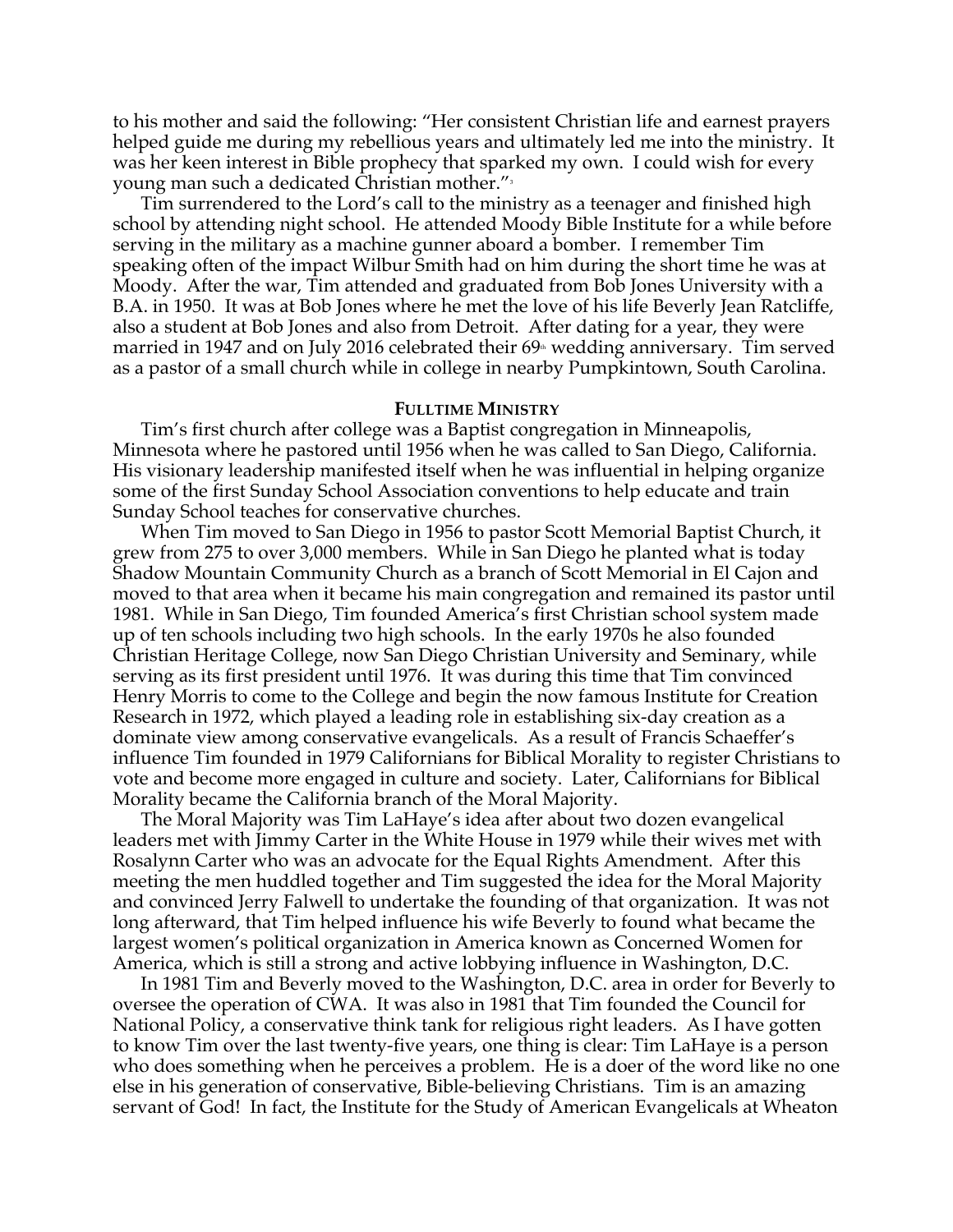College recognized this about Tim and gave him an award citing him as the most influential evangelical of the last quarter of the  $20<sup>*</sup>$  century. He finished ahead of such luminaries as Billy Graham, James Dobson, and Bill Bright. Tim has been used by God to start or come up with the idea to start about 30 institutions and organizations over the years. And one of his last ideas was to start the Pre-Trib Research Center in 1994, which I helped co-found and have been its only executive director for almost 25 years. The Center was the outgrowth of the Pre-Trib Study Group that Tim started in December 1992, which has met annually in early December in the Dallas/Fort Worth area, except for one year in Chattanooga, Tennessee.

### **TIM'S WRITING MINISTRY**

Tim's writing career began an outgrowth of his teachings during the Sunday night services at his church where he would deal with various biblical and theological issues. On Sunday nights he would do more in-depth teaching and often used an overhead projector in his presentations. His first book grew out of a series he did on the filling of the Holy Spirit, which Tim believed was a turning point in his ministry. He wanted to find a way to illustrate to his congregation the impact that the filling of the Holy Spirit could make in their lives. He came up with the idea of using the temperaments to make his point. By illustrating the natural tendencies of one's temperament characteristics of a fallen, sinful individual, he was then able to show the difference that the Holy Spirit could make in the life of a yielded believer as the fruit of the Spirit became evident. Tim made mimeographed copies and his children collated the homemade book in the garage. Tim took them to the Campus Crusade for Christ bookstore at Arrowhead Springs in San Bernardino and they sold like hotcakes. Bob Hawkins, Sr., who later founded Harvest House Publishers, was at Tyndale Publishing and picked up Tim book and published it in 1966 as *Spirit-Controlled Temperament*.

Tim's second book was *How to Be Happy Though Married* (1968), which my wife Janice and I read together before we got married in 1972. (We have been married 44 years as of this writing and we are happy.) Tim's first Bible prophecy book was *The Beginning of the End* (1972), followed closely by *Revelation: Illustrated and Made Plain* (1973). In fact, I used an overhead graphic from Tim's Revelation commentary during my senior sermon at Dallas Seminary in 1980. Other books that followed included: *How to Study the Bible for Yourself* (1976), his first book with Harvest House; *The Act of Marriage: The Beauty of Sexual Love* (1976) with Beverly and it has sold around four million; *No Fear of the Storm* (1977), his first book on the rapture; *The Battle for the Mind* (1980), a book against encroaching secular humanism in America. I received a copy of that book as an attendee at the National Affairs Briefing in Dallas in the summer of 1980. Tim about a dozen more books in addition to the ones already noted above. Tim's books had sold about thirteen million copies before the *Left Behind* series hit stores in 1995. Tim's total book sales have reached over 100 million copies to date.

## **THE PRE-TRIB RESEARCH CENTER**

In the spring of 1992 I received a phone call from Tim LaHaye. We met for the first time on the phone and had a great conversation about the rapture and Bible prophecy in general. Tim had read the first book I had written dealing with dominion theology and defending dispensationalism.<sup>4</sup> He was noticing a decline in belief in the pre-trib rapture among evangelicals and wanted to do something about it. We agreed to meet later that summer at the National Religious Book Sellers Convention in Dallas, and so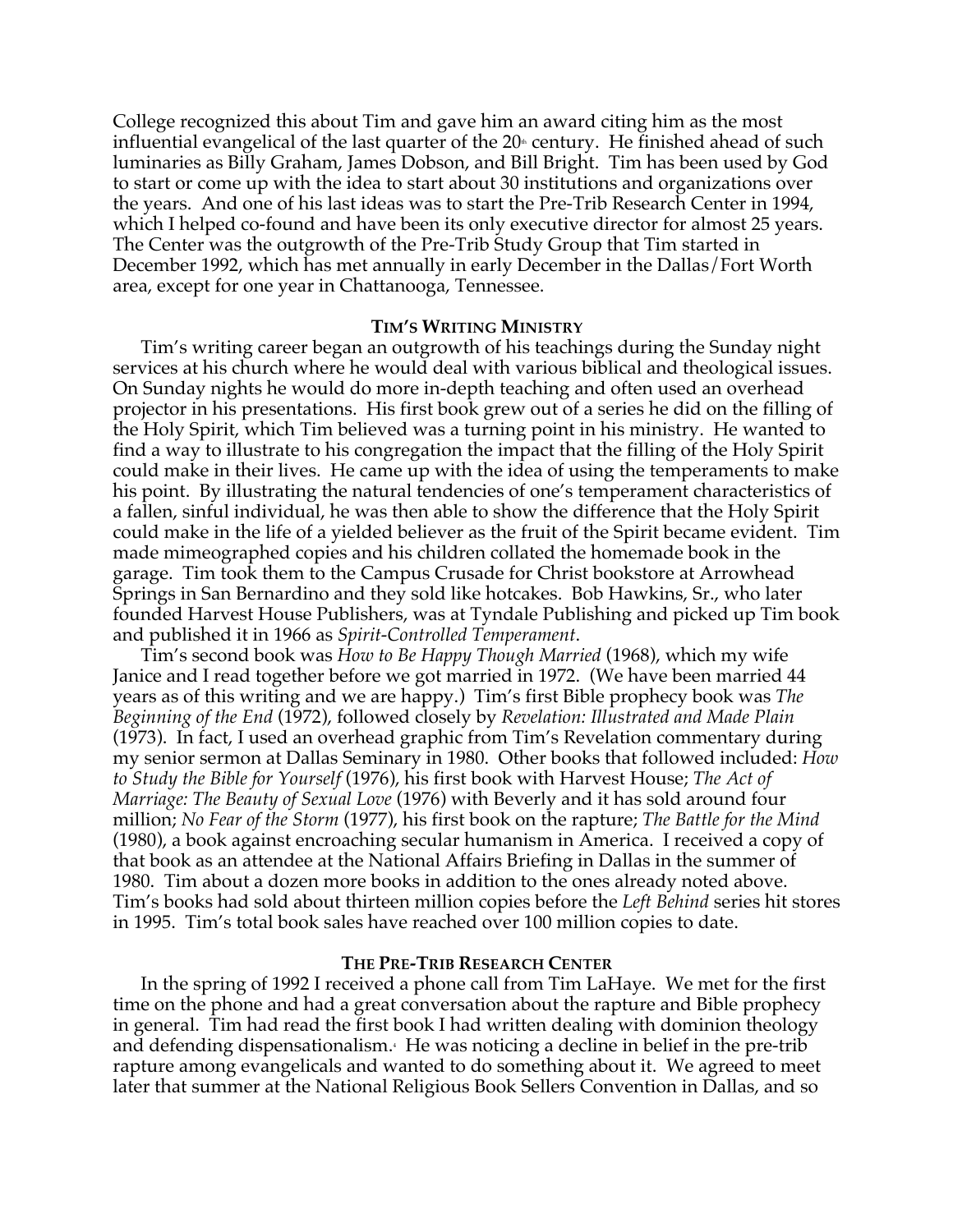we did. Our meeting in the summer of '92 resulted in Tim's idea to host the first Pre-Trib Study Group which met December 14–16, 1992 in a hotel inside the DFW airport.

The first meeting was by invitation only because Tim's idea for the first Pre-Trib Study Group was inspired by the prophetic meetings in Great Britain around 1830. The Albury Conference (1826–30) sponsored by wealthy banker Henry Drummond who invited learned evangelical clergy and Bible scholars to his estate where they met privately and discussed the prophetic issues of the day. The Powerscourt Conference (1831–33) was a similar meeting held by Lady Powerscourt that meet at her castle south of Dublin. J. N. Darby and many of the brethren attended this conference. Therefore, about 35 scholars, pastors and prophecy teachers met to discuss issues relating to pretribulationism. Various individuals presented papers on pressing issues followed by discussion from the entire group. Some of those attending the first Study Group include: John Walvoord, Charles Ryrie, J. Dwight Pentecost, Ed Hindson, Arnold Fruchtenbaum, Kay Arthur, Randall Price, Mal Couch, Gerald Stanton, Charles Dyer, John Master, Stanley Ellisen, David Allen Lewis, Stanley Toussaint, Chuck Missler, Paul and John Feinberg, Jim Combs, Joseph Chambers, and a few others.

During 1993, Tim and I met together a couple of times and began to plan for the establishment of the Pre-Trib Research Center. Also, during that year, Tim began work on an important book defending the pre-trib rapture called *No Fear of the Storm*.5 At our second annual meeting, Tim proposed, and it was accepted by the Study Group, that I become Executive Director with a full-time position of an organization we still call The Pre-Trib Research Center. In February 1994 our family moved to the Washington, D. C. area and the Center was launched in the offices of Tim's Family Life Seminars, which were housed in the offices of Concerned Women for America. The stated purpose of the Center is for encouraging the research, teaching, propagation, and defense of the pretribulational rapture and related Bible prophecy doctrines. We believe the Center and Study Group has had a great impact in furthering these stated goals, especially through Tim's novel series.

### **LEFT BEHIND**

Tim had become a highly successful author as a non-fiction writer, yet he came to believe he could reach a wider audience if he could put his prophecy beliefs into a believable fiction book. Tim knew writing fiction required skills he did not think he possessed. Before *Left Behind* he had worked with a couple of fiction writers in an attempt to produce a quality rapture novel. He once told me he had paid someone a lot of money to throw one of those attempts into the trash. It was a short time later when Tim had gotten a new book agent that he linked Tim up with Jerry Jenkins. Jenkins tells of their getting together to write the novel series as follows: "I'll never forget when our mutual literary agent Rick Christian introduced him and me in the early 1990s. Rick had called me and asked if 'I'd ever meet Dr. LaHaye.' Of course I was aware of him but I had never meet him. I said, 'I'd love to!' He said, "We need to get you two together because Tim is a best selling non-fiction author with a great fiction idea and you're a fiction writer with no ideas, so let's get you together."<sup>6</sup>

In January 1995, Tim first told me about the *Left Behind* project (initially it was to have been a single book, then it grew to three and eventually to a series of sixteen books). He had just talked on the phone with Jenkins and told me that he was excited about prospects for the novel and thought it might sell as many as a quarter million copies. Of course, Tim was wrong! It only sold about 83,000 copies its first year, but then it began to take off through word-of-mouth recommendations. The latest sales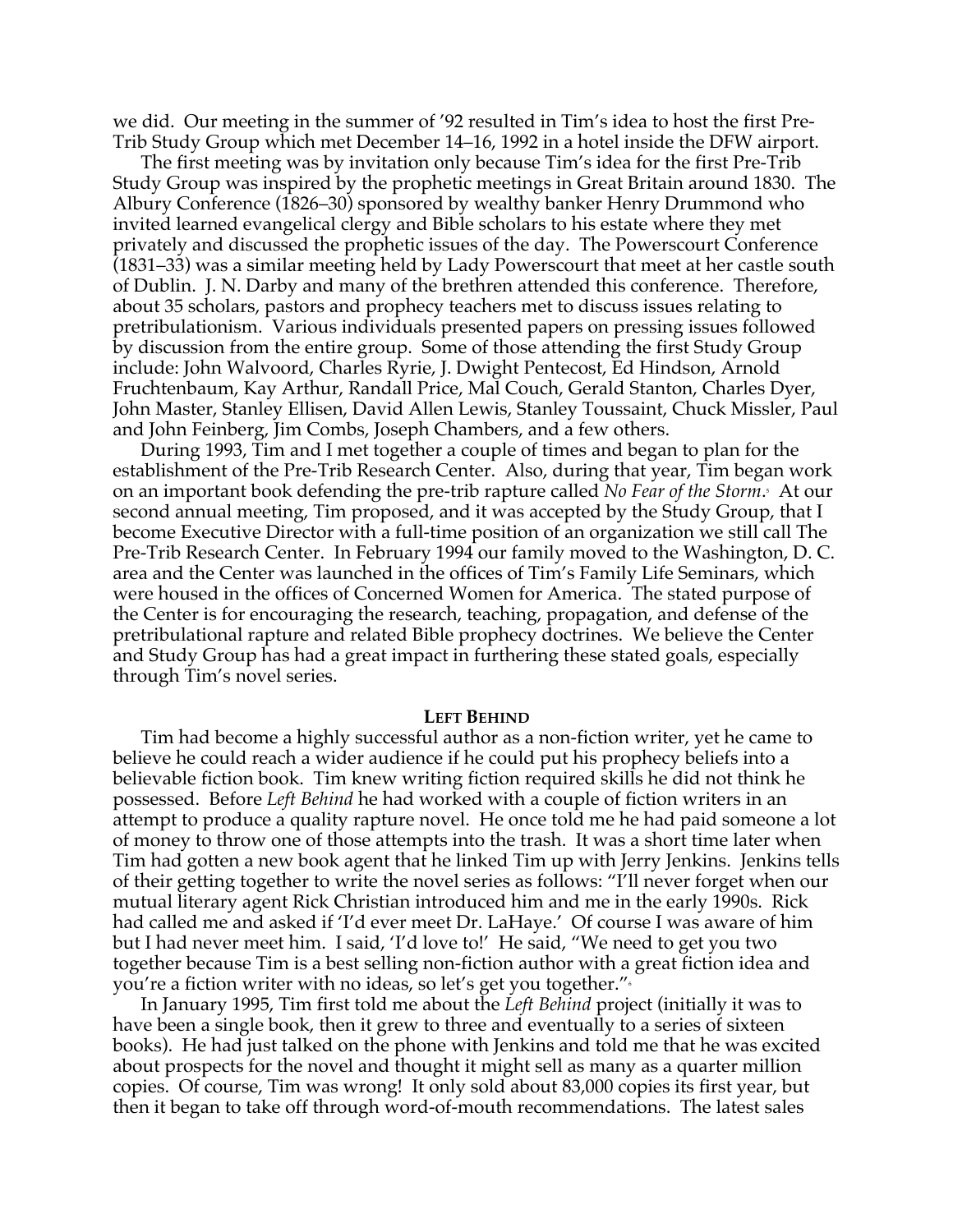figures indicate that the *Left Behind* series has sold over 90 million copies. Tim hoped *Left Behind* would have an impact but had no idea it would accomplish what it has, both in terms of sales and spiritual results. Preterist and anti-pretribulationist Gary DeMar said on a radio show that he thought dispensationalism was in steep decline and then came the *Left Behind* series which DeMar said has given new life to pretribulationism.

No doubt Tim has been used by God to spread this important last days message of His imminent return, in spite of mounting opposition. This idea by Tim has succeeded beyond his wildest imagination. In fact, in January 1995 Tim and I were speaking at a prophecy conference in Springfield, Missouri. We were snowed in on the day we were to have flown out of Springfield and spent an extra day together there. Tim had made a phone call to the publisher who told him about the progress that Jerry Jenkins was making on the rapture novel. Tim told me he was very excited about the novel and thought it might sell a quarter million copies. Boy was he wrong! It has sold over 10 million copies. He was also excited that the publisher thought they would be able to do a three novel series. As many of you know, it turned out to be a sixteen book series.

The *Left Behind* series not only helped to revive interest in the pre-trib rapture doctrine within the American Evangelical Church, but has also aided the teaching of Bible prophecy and led to tens of thousands of lost people becoming believers in the Lord Jesus Christ. Tim LaHaye and Jerry Jenkins wrote a book about the stories of many who came to faith in Christ through reading the *Left Behind* books. The book is *These Will Not Be Left Behind: True Stories of Changed* Lives.7 Tim had prayed that a million people would come to faith in Christ through the novel series. God has used the series in a mighty way since to speak about the pre-trib rapture that almost requires one to also proclaim the gospel to the lost.

### **CONCLUSION**

Tim LaHaye was indeed a man of God and a doer of the Word of God. He lived a long life of 90 years, all of his adult life in service of the Lord. At the beginning of this article, I noted that David Jeremiah labeled Tim a "man of God" at his memorial service. "In his message honoring LaHaye, Jeremiah began by saying that there is a term that appears in the Old Testament 75 times in 70 passages: Man of God. Five people are given that title in the Old Testament: Moses, Samuel, David, Elijah, and Elisha. But in the New Testament, only one reference is found, and interestingly enough, it refers to a man named Tim. 1 Timothy 6:11 reads: 'But you, man of God, flee from all this, and pursue righteousness, godliness, faith, love, endurance, and gentleness'—an apt description of LaHaye's life, said Jeremiah."<sup>。</sup> Even up to the very end Tim was thinking about what he could do to further the spread of the gospel. Tim told me over 20 years ago that he believed the best way to reach the world with the gospel was through Bible prophecy. This was his main goal up to the end: to preach the gospel through Bible prophecy, especially the doctrine of the rapture. This is why he decided to focus on Bible prophecy during the last two decades of his life. God used Tim to reach tens of thousands with the gospel through the *Left Behind* novel series.

David Jeremiah spoke at Tim's memorial service about the last message he ever received from Tim shortly before his death. He said, "I'd come to the hospital the day before he went to heaven. I went over to the side of his bed so I could look him in the face and I took his hand. And with a somewhat loud voice (I don't know why I did that. I guess if I talked loud enough he would hear me.). But I leaned into his face and said, 'Tim thirty-five years ago you handed the baton of this church off to me. And for all of these years I have been working as hard as I know how to carry on the ministry